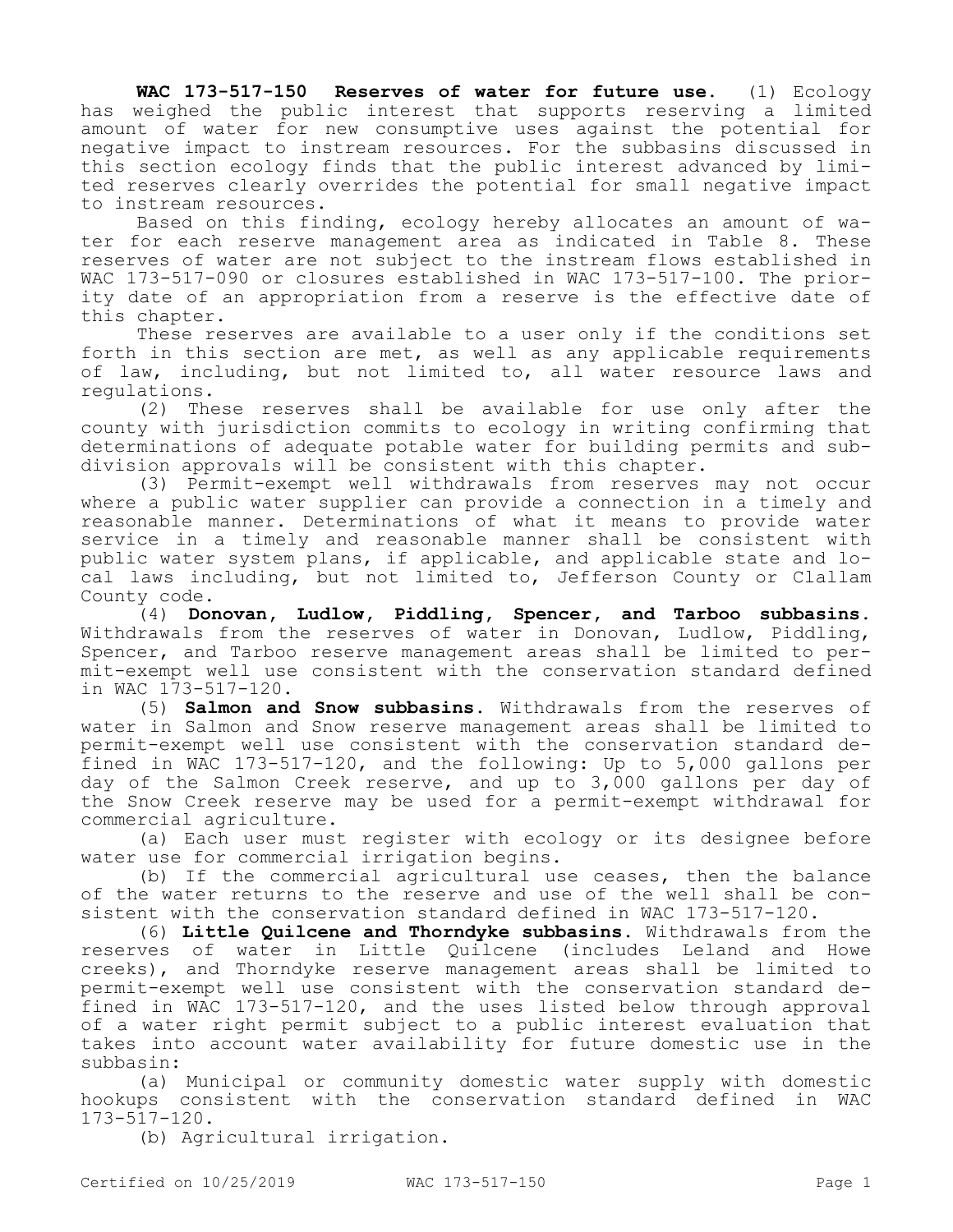(c) Industrial.

(7) **Big Quilcene subbasin.** Withdrawals from the reserve of water in the Big Quilcene reserve management area shall be limited to permit-exempt well use consistent with the conservation standard defined in WAC 173-517-120, and the following:

(a) Permit exempt withdrawal for commercial agriculture.

(i) Each user is limited to 5,000 gpd as a permit-exempt well under RCW 90.44.050.

(ii) Each user must register with ecology or its designee before water use for commercial irrigation begins.

(iii) If the commercial agricultural use ceases, then the balance of the water returns to the reserve and use of the well shall be consistent with the conservation standard defined in WAC 173-517-120.

(b) The uses listed below through approval of a water right permit subject to a public interest evaluation that takes into account water availability for future domestic use in the subbasin:

(i) Municipal or community domestic water supply with domestic hookups consistent with the conservation standard defined in WAC 173-517-120.

(ii) Agricultural irrigation.

(iii) Industrial.

(8) **Chimacum subbasin.** Future withdrawals from the reserve of water in the Chimacum reserve management area shall be limited to domestic permit-exempt well use as defined in WAC 173-517-030(5), and such use shall not include outdoor irrigation, except for the following:

(a) When alternative water supply or a mitigation strategy is approved by ecology and implemented, this limitation to domestic use for the Chimacum basin no longer applies and permit-exempt well use consistent with the conservation standard defined in WAC 173-517-120 is allowed.

(b) If the report for U.S. Geological Survey groundwater model currently under construction for the Chimacum Creek subbasin identifies specific areas within the Chimacum subbasin where new well pumping will not have any effect on creek flows, withdrawals from new wells in those areas will not be deducted from the reserve and will not be subject to the restriction on outdoor irrigation. Instead, use of new permit-exempt wells will be regulated by the statutory permit exemption found in RCW 90.44.050. If such a change occurs, ecology shall notify the public of these findings through publication of a *Chimacum Creek Water Supply Bulletin*.

(9) The place of use of water taken from the reserve is limited to the reserve management area from which it is withdrawn unless ecology, in consultation with the applicable county, department of fish and wildlife, and tribes allow specific transfers between subbasins. An applicant for a water right that includes out of subbasin water use must comply with WAC 173-517-210.

(10) When each reserve is fully appropriated, the applicable reserve management areas are hereby closed to any further consumptive appropriation. Under such circumstances water for new uses may be available in accordance with WAC 173-517-110, such as:

• Mitigation is provided;

- The proposed use is nonconsumptive;
- Alternative sources of water are available; or

• An existing water right can be changed or transferred.

**Table 8**

## **Reserve Management Areas, Reserve Quantities and Allowed Uses**